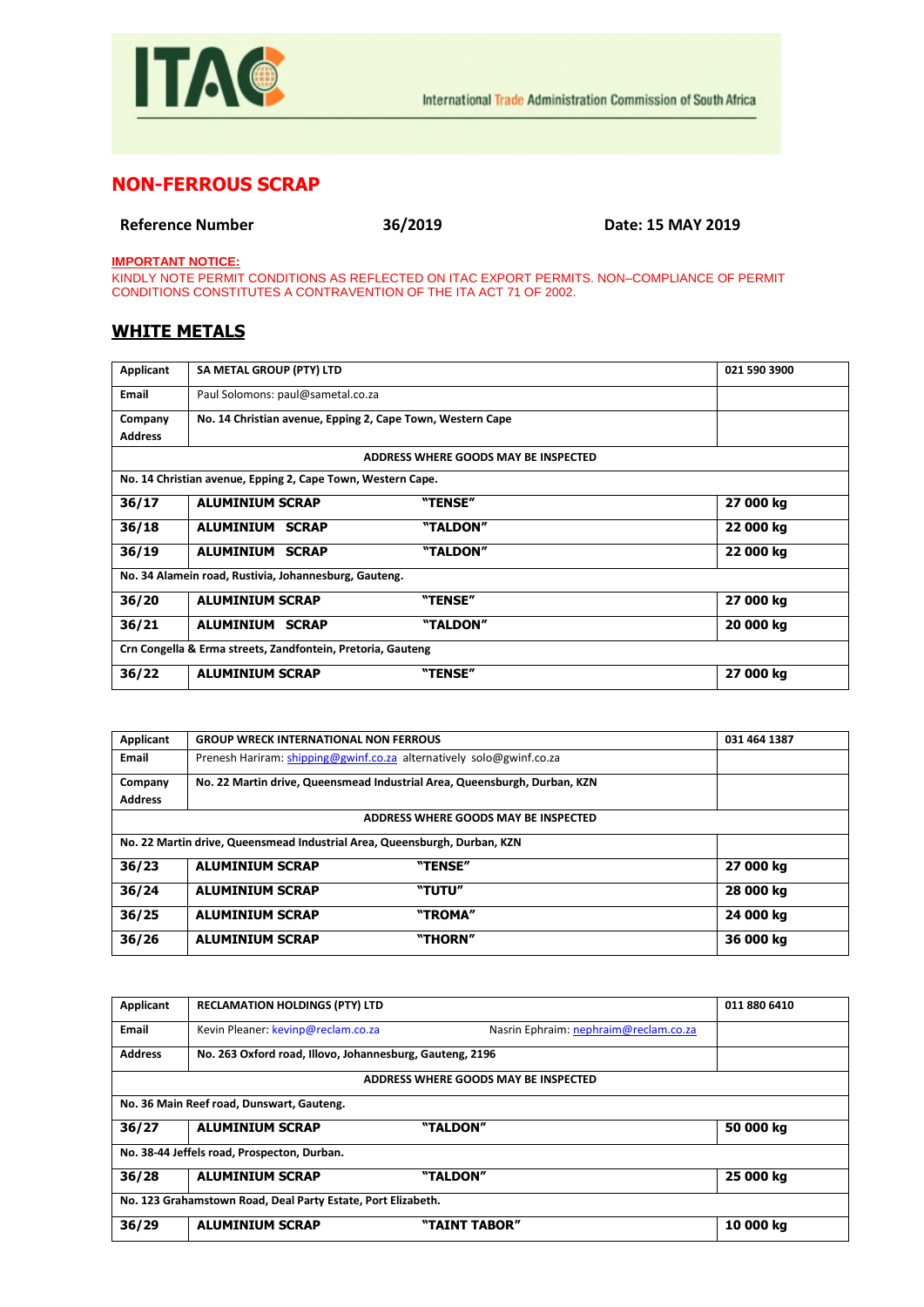| Applicant                                   | POWER METAL RECYCLERS (PTY) LTD             |                                      | 011 824 3430 |
|---------------------------------------------|---------------------------------------------|--------------------------------------|--------------|
| <b>Email</b>                                | Denise Fouche: Denise@powermet.co.za        | Mervyn Brivik: Mervyn@powermet.co.za |              |
| Company                                     | Esander road, Wadeville, Germiston, Gauteng |                                      |              |
| <b>Address</b>                              |                                             |                                      |              |
|                                             |                                             | ADDRESS WHERE GOODS MAY BE INSPECTED |              |
| Esander road, Wadeville, Germiston, Gauteng |                                             |                                      |              |
| 36/30                                       | <b>ALUMINIUM SCRAP</b>                      | "TENSE"                              | 80 000 kg    |
| 36/31                                       | <b>ALUMINIUM SCRAP</b>                      | "TAINT TABOR"                        | 108 000 kg   |
| 36/32                                       | <b>ALUMINIUM SCRAP</b>                      | "TROMA"                              | 27 000 kg    |

| Applicant                                               | GET SCRAP METAL AND WASTE (PTY) LTD.                    |         | 021 853 3086 |  |
|---------------------------------------------------------|---------------------------------------------------------|---------|--------------|--|
| <b>Email</b>                                            | Adam Esterhuizen: info@getscrap.co.za                   |         |              |  |
| Company                                                 | No. 192 Mill street, Gants Plaza, Strand, Western Cape. |         |              |  |
| <b>Address</b>                                          |                                                         |         |              |  |
| ADDRESS WHERE GOODS MAY BE INSPECTED                    |                                                         |         |              |  |
| No. 5 Christopher Stack street, Atlantis, Western Cape. |                                                         |         |              |  |
| 36/33                                                   | <b>ALUMINIUM SCRAP</b>                                  | "TOTO"  | 23 000 kg    |  |
| 36/34                                                   | <b>ALUMINIUM SCRAP</b>                                  | "TASTE" | 1 000 kg     |  |
| 36/35                                                   | <b>ALUMINIUM SCRAP</b>                                  | "TROMA" | 3 000 kg     |  |

| Applicant                                        | <b>MAINTAIN DATA TRADE</b>                       | 021 933 5885 |  |
|--------------------------------------------------|--------------------------------------------------|--------------|--|
| Email                                            | Luzaan Erasmus: luzaan@megam.co.za               |              |  |
| Company                                          | No. 14 Riley road, Beaconvale, Parow, Cape Town. |              |  |
| <b>Address</b>                                   |                                                  |              |  |
| ADDRESS WHERE GOODS MAY BE INSPECTED             |                                                  |              |  |
| No. 14 Riley road, Beaconvale, Parow, Cape Town. |                                                  |              |  |
| 36/36                                            | <b>ALUMINIUM SCRAP</b><br>"TENSE"                | 50 000 kg    |  |
| 36/37                                            | <b>ALUMINIUM SCRAP</b><br>"TAINT TABOR"          | 50 000 kg    |  |

| Applicant                                        | FINE TRAVEL t/a FINE TRADING                     |              |  |
|--------------------------------------------------|--------------------------------------------------|--------------|--|
|                                                  |                                                  | 021 510 4900 |  |
| Email                                            | Yusuf Jattiem: yusuf@scrapmetalsolutions.co.za   | 082 442 2336 |  |
| Company                                          | No. 124 Voortrekker rpad, Salt River, Cape Town. |              |  |
| address                                          |                                                  |              |  |
| ADDRESS WHERE GOODS MAY BE INSPECTED             |                                                  |              |  |
| No. 124 Voortrekker road, Salt River, Cape Town. |                                                  |              |  |
| 36/38                                            | <b>ALUMINIUM SCRAP</b><br>"TENSE"                | 5 000 kg     |  |
| 36/39                                            | <b>ALUMINIUM SCRAP</b><br>"TAINT TABOR"          | 10 000 kg    |  |

| Applicant                                   | SWAN METALS RECYCLERS (PTY) LTD.               | 031 569 4095 |  |  |
|---------------------------------------------|------------------------------------------------|--------------|--|--|
| Email                                       | Maya: info2@swanmetals.com                     |              |  |  |
| Company                                     | No. 195 Genazano raod, Seatides, Tongaat, KZN. |              |  |  |
| <b>Address</b>                              |                                                |              |  |  |
| ADDRESS WHERE GOODS MAY BE INSPECTED        |                                                |              |  |  |
| No. 10 Glen Anil street, Durban North, KZN. |                                                |              |  |  |
| 36/40                                       | <b>ALUMINIUM SCRAP</b><br>"TENSE"              | 25 000 kg    |  |  |
| 36/41                                       | "TALDON"<br><b>ALUMINIUM SCRAP</b>             | 15 000 kg    |  |  |